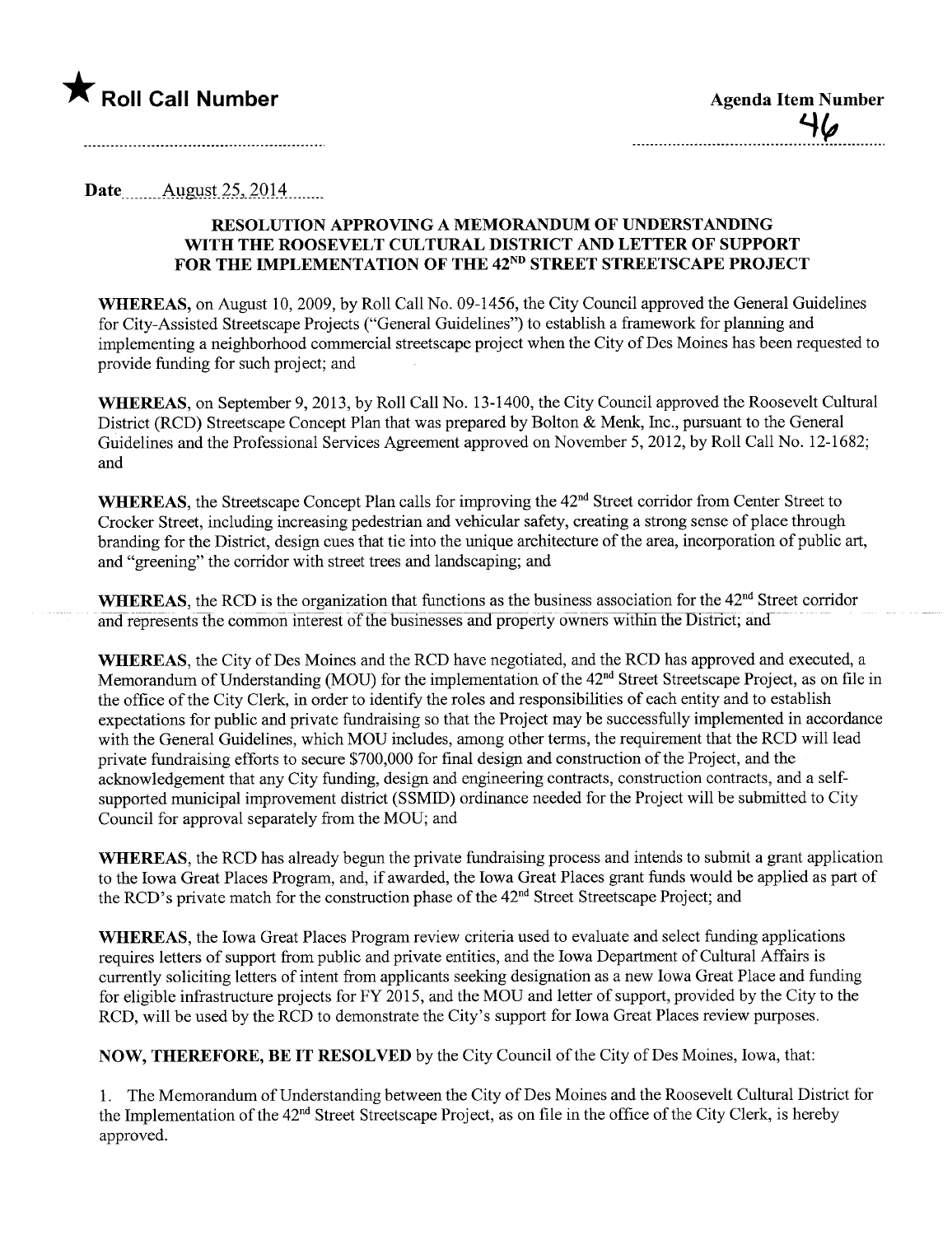

| <b>Agenda Item Number</b> |
|---------------------------|
| 4/a                       |
|                           |

Date \_\_\_\_\_ August 25, 2014

2. The City Manager is hereby authorized and directed to execute the Agreement on behalf of the City of Des Moines, and the City Manager and his designee(s) are authorized and directed to administer the the Agreement.

3. The City Manager is hereby authorized and directed to provide a letter of support for the 42<sup>nd</sup> Street Streetscape Project, as on file in the office of the City Clerk, to the Roosevelt Cultural District for the District's use in the Iowa Great Places application process.

(Council Communication No.  $/4 - 4/6$ )

Moved by to adopt.

APPROVED AS TO FORM:<br>CLAUSE ... TARKE<br>Glenna K. Frank, Assistant City Attorne

, Glenna K. Frank, Assistant City Attorney

| <b>COUNCIL ACTION</b> | <b>YEAS</b> | <b>NAYS</b> | <b>PASS</b> | <b>ABSENT</b>   | <b>CERTIFICATE</b>                                                                            |  |  |
|-----------------------|-------------|-------------|-------------|-----------------|-----------------------------------------------------------------------------------------------|--|--|
| <b>COWNIE</b>         |             |             |             |                 |                                                                                               |  |  |
| <b>COLEMAN</b>        |             |             |             |                 | I, DIANE RAUH, City Clerk of said City hereby                                                 |  |  |
| <b>GATTO</b>          |             |             |             |                 | certify that at a meeting of the City Council of said                                         |  |  |
| <b>GRAY</b>           |             |             |             |                 | City of Des Moines, held on the above date, among<br>other proceedings the above was adopted. |  |  |
| <b>HENSLEY</b>        |             |             |             |                 |                                                                                               |  |  |
| <b>MAHAFFEY</b>       |             |             |             |                 | IN WITNESS WHEREOF, I have hereunto set my                                                    |  |  |
| <b>MOORE</b>          |             |             |             |                 | hand and affixed my seal the day and year first                                               |  |  |
| <b>TOTAL</b>          |             |             |             |                 | above written.                                                                                |  |  |
| <b>MOTION CARRIED</b> |             |             |             | <b>APPROVED</b> |                                                                                               |  |  |
|                       |             |             |             | Mayor           | City Clerl                                                                                    |  |  |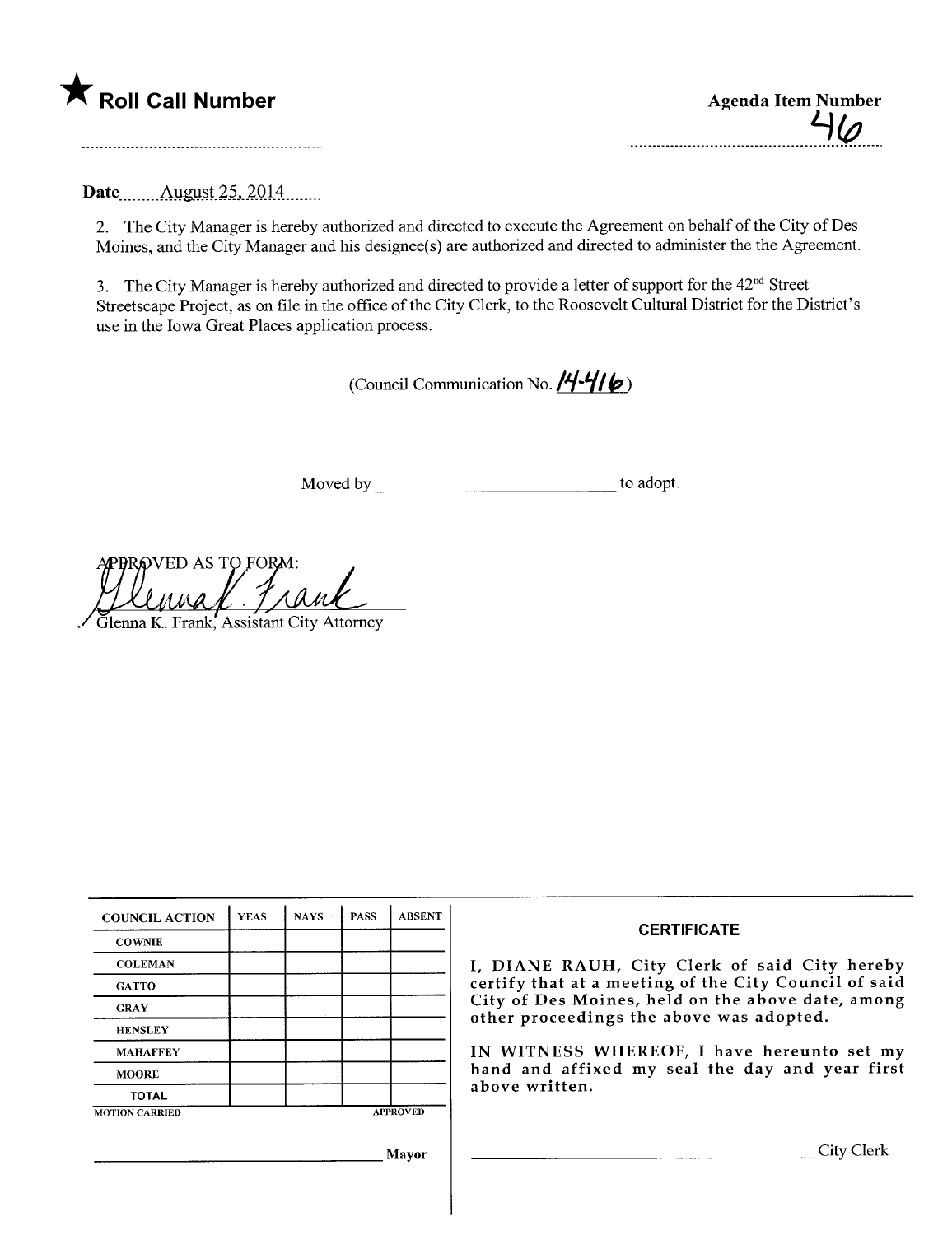

 $\neg \theta$ 

August 25,2014

David Schmitz Iowa Great Places Program Coordinator Iowa Deparment of Cultural Affairs

Re: Iowa Great Places Program - Roosevelt Cultural District's LOI & Application for the 42nd Street Streetscape Project

Dear Mr. Schmitz:

I would like to express the City of Des Moines' support for the Roosevelt Cultural District's application for funding to the Iowa Great Places Program. We believe that the 42nd Street Streetscape Project and ongoing renovation of the Des Moines Playhouse will collectively strengthen the Roosevelt Cultural District as a hub for arts, culture, education, and retail shopping in this unique and diverse neighborhood. This project matches the goals and vision of not only the Iowa Great Places program but also the Des Moines City Council's goals for strengthening community assets and neighborhood commercial districts.

As you well know, projects like these do not happen on their own or without the participation of a number of stakeholders. The Roosevelt Cultural District and Des Moines Playhouse have done a phenomenal job of bringing together community leaders from the City of Des Moines, Polk County, the surrounding Neighborhood Associations, Des Moines Public Schools, and the business community to provide input on how to improve the area. There is a great deal of momentum and support behind the project due in large part to the ongoing efforts of the Roosevelt Cultural District.

Des Moines is proud to support the Roosevelt Cultural District's application for funding to the Iowa Great Places Program. We look forward to seeing the improvements along 42<sup>nd</sup> Street and the boost that it will provide to the community and region.

Sincerely,

Larry Hulse Interim City Manager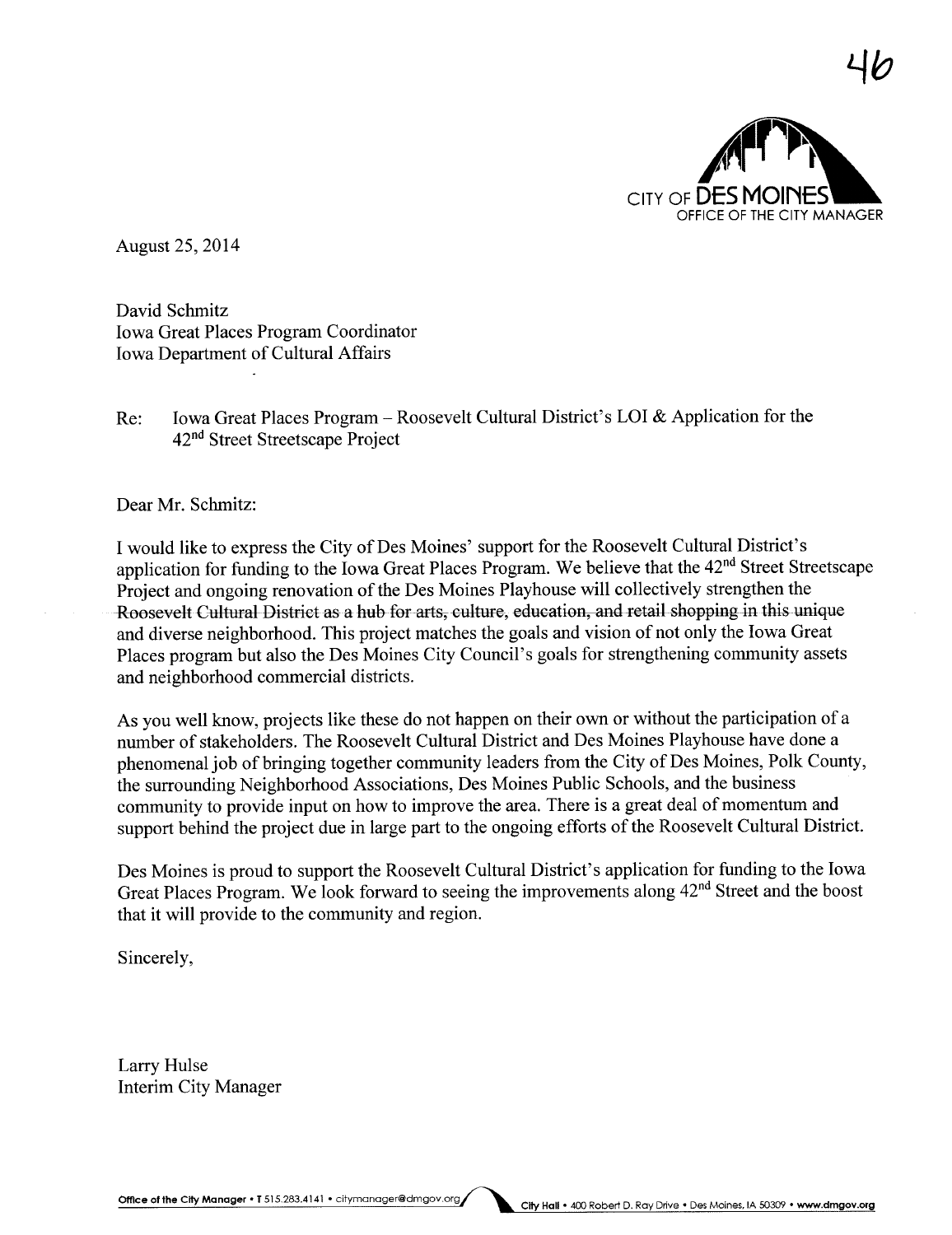# MEMORANDUM OF UNDERSTANDING Between the City of Des Moines and the Roosevelt Cultural District For the Implementation of the 42nd Street Streetscape Project

This Memorandum of Understanding (MOU) establishes cooperation between the City of Des Moines (City) and the Roosevelt Cultural District (RCD) in relation to the final design and implementation of the 42nd Street Streetscape Project (Project). The conditions of the MOU are based upon the General Guidelines for City Assisted Streetscape Projects adopted by the Des Moines City CounciL.

WHEREAS, on June 11, 2012, by Roll Call No. 12-0862, the Des Moines City Council authorized the City Manager to proceed with a request for proposals for professional services for conceptual design of the Roosevelt Cultural District Streetscape; and

WHEREAS, on November 5,2012, by Roll Call No. 12-1682, City Council approved a Professional Services Agreement between the City of Des Moines and Bolton & Menk, Inc., for conceptual design services for the Roosevelt Cultural District Streetscape; and

WHEREAS, on September 9, 2013, by Roll Call No. 13-1400, City Council approved the Roosevelt Cultural District Streetscape Concept Plan; and

WHEREAS, on November 18, 2013, by Roll Call No. 13-1776, City Council authorized submittal by City staff of Federal Surface Transportation Program (STP) and Transportation Alternatives Program (TAP) Fund FY 2018 applications to the Des Moines Area Metropolitan Planning Organization (MPO), including funding for the Project; and

WHEREAS, the City and RCD now propose to enter into this MOU to pursue final design and construction of the Project.

NOW, THEREFORE, the parties hereto agree to the following terms and conditions:

## I. Purpose

The purpose of the MOU is to establish expectations for proceeding through the implementation steps to finalize and construct the Project improvements. This MOU provides each partner with a clear set of expectations for the sharing of costs among the City and RCD. The MOU identifies what is expected of the City, the RCD, neighborhood stakeholder group(s), and the benefited commercial business district through Project implementation.

## II. Project Scope

The scope of the Project begins at Crocker Street on the north and extends south along 42nd Street to 1-235, including the intersections at Crocker Street, Chamberlain Avenue, Rollins Avenue, and Center Street (collectively "Project Area"). In addition to streetscape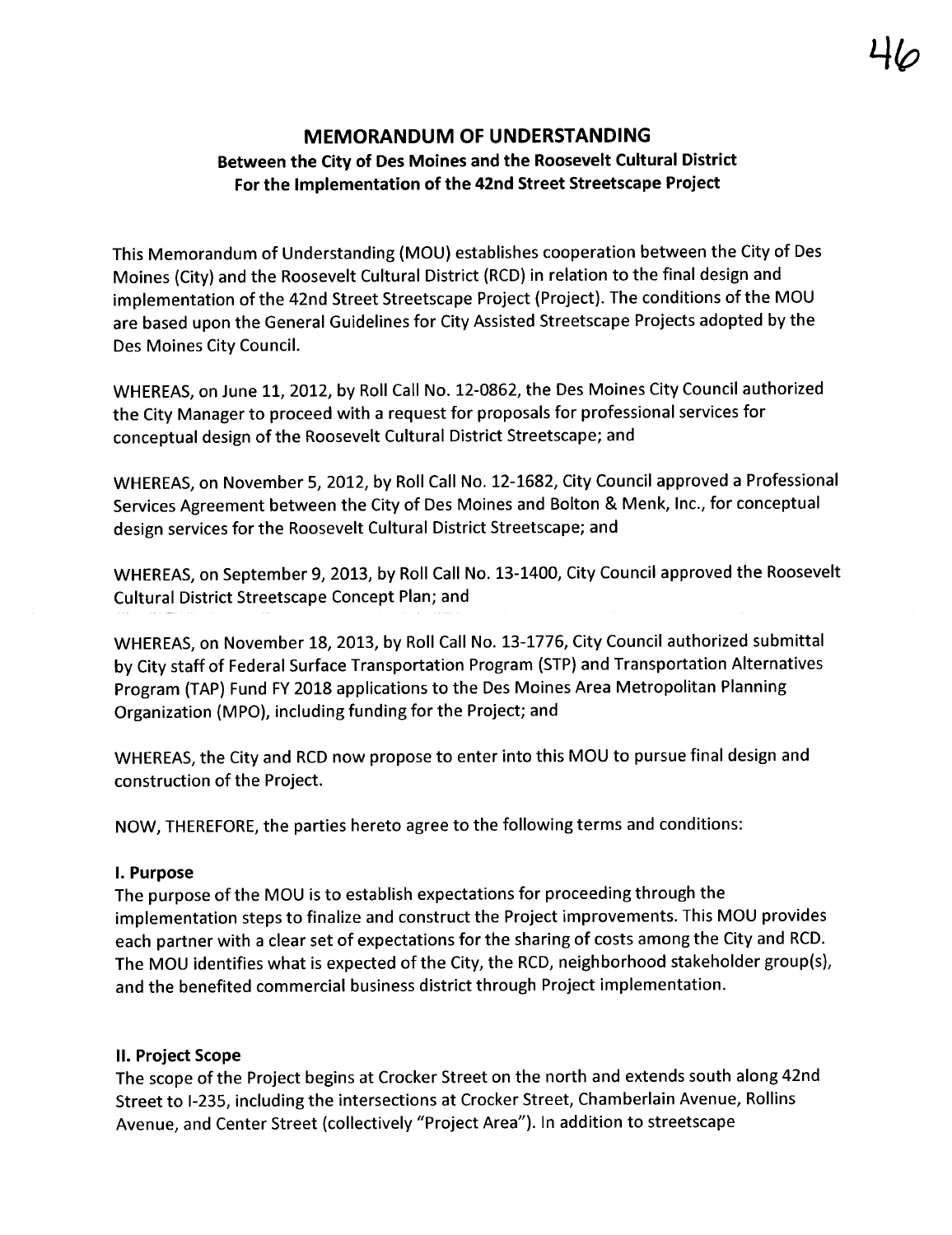enhancements in the Project Area, a traffic signal will be added at the intersection of 42nd Street and Crocker Street, and the traffic pattern and on-street parking arrangement on Chamberlain Avenue immediately to the west of 42nd Street will be reconfigured. The streetscape enhancements within the Project Area may include but are not limited to changes to the travel lanes, sidewalks and street crossings, parking reconfiguration, street trees, atgrade landscape beds, flower planters, benches, bike racks, trash receptacles, and enhanced street lights, as to be determined by the final design of the Project. The cost sharing responsibilities ofthe Project's streetscape elements are further detailed in the General Guidelines for City Assisted Streetscape Projects adopted by the Des Moines City CounciL.

## II. Responsibilties

The City of Des Moines intends to:

- . Appropriate public funds from the Capital Improvement Program (CIP) for future design and construction of the Project;
- . Administer public grant funding that wil be secured for the design and construction of the Project, including but not limited to MPO TAP/TE funds and Iowa Department of Transportation Traffic Safety Funds. In the event that a granting agency were to reduce or eliminate any or all of the grant funding, the City of Des Moines reserves the right to reduce the Project scope or cancel the Project;
- . Secure and administer contracts with design and engineering consultants for the final design of the Project, and maintenance plan for the Project, to be initially based on the Roosevelt Cultural District Streetscape Concept Plan as approved by the Des Moines City Council on September 9, 2013, by Roll Call No. 13-1400;
- . Secure and administer contracts with construction contractor(s) for Project construction;
- . Keep the RCD informed on the Project and conduct public meetings as necessary throughout the duration of the Project;
- . Prepare the legal documentation and petition forms intended to establish a self-supported municipal improvement district (SSMID) in the Project Area prior to Project bid letting for construction, and approve the SSMID by City Council ordinance.

The parties hereto agree and acknowledge that the afore-listed actions by the City, and any other actions to be undertaken by the City, are subject to separate approval and/or direction by resolution of the Des Moines City Council. This MOU is not intended to approve the City's undertaking of the above-stated actions, or to bind the City or City Council to approve the above-stated actions, unless and until said actions are separately approved and/or directed by Council resolution. In the event that any or all of the above-stated actions are not separately approved and/or directed by Des Moines City Council resolution, either party may terminate this MOU by providing written notice to the other party.

## The Roosevelt Cultural District (RCD) shall:

. Lead fundraising efforts to secure the target private funding match of \$700,000. Fundraising expectations are further defined in Section IV below;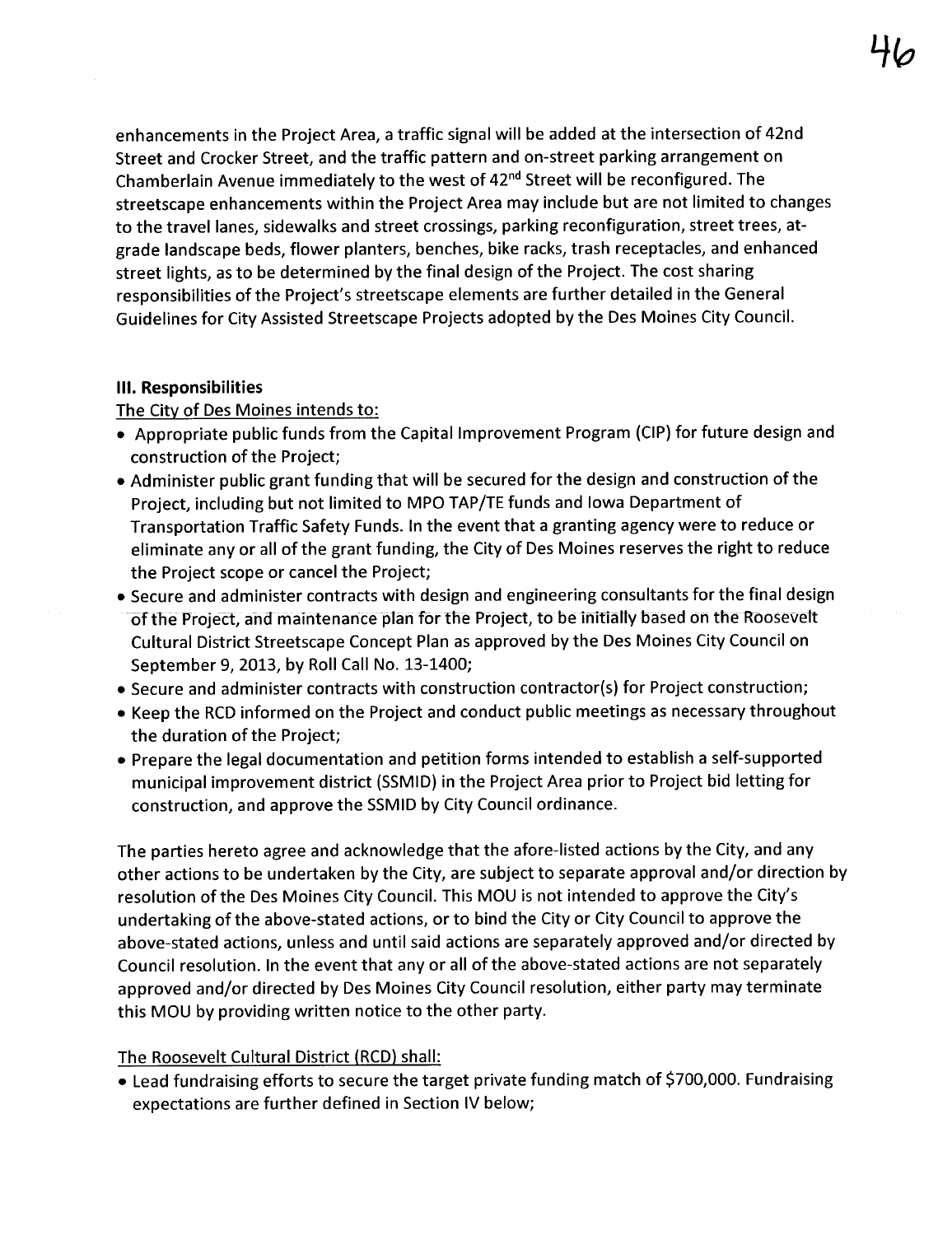- . Assist City staff in the petition process to establish a self-supported municipal improvement district (SSMID) in the Project Area prior to construction;
- . Promote the Project and its benefits to residents, businesses, property owners, community stakeholders, and media outlets;
- . Assist City staff and consultant team to arrange, organize, and promote public meetings on the Project, including but not limited to securing meeting space and promoting the meeting date, time, place, and purpose;
- . Keep Project Area businesses, property owners, and residents informed and updated on the progress throughout the duration of the Project;
- . Provide at least three participants on the Project's Stakeholder Committee for the final design phase to advise the City and the consultant on decisions related to the Project.

## iv. Project Costs & Funding Expectations

The RCD will direct its own fundraising efforts in order to meet its target fundraising amounts as stated herein. The RCD will collect monetary donations and/or grant funds, which wil be used by the City for final design and Project construction. Final design and construction of Project improvements will not commence until the target private funding for each phase of the Project has been paid in full to the City's Finance Department, unless otherwise agreed upon in writing by City Council resolution and by the RCD. The funding required for each phase of the Project is further outlined below.

Private real property donations that are necessary for the Project are also acceptable from willing property owner(s) and shall be considered part of the RCD's private contribution. Private real property donations will be counted dollar-for-dollar as a monetary donation by the RCD based on the fair market value for the land as determined by the City's Engineering Department. Any private real property donations made for the Project will be transferred directly from the property owner to the City, in form approved by the City Real Estate Division. Monetary pledges will not be counted toward the target private fundraising amount until collected. Improvements made on private real property that contribute to the Project will be counted toward the target private fundraising amount upon completion thereof. The RCD will deliver all monetary donations to the City upon reaching the target fundraising goal for each Project phase. If the RCD and/or the City do not meet their respective fundraising goals, and both parties determine that some or all of the money raised by the RCD will not be necessary for the Project, either party may terminate this MOU by providing written notice to the other party and the RCD may return its remaining funds to those donors requesting a refund, after payment of any outstanding costs owed under this MOU. Notwithstanding the foregoing, the RCD shall not be allowed to unilaterally terminate this MOU or its obligations stated herein after the City has awarded the construction contract to the Project contractor.

The City will contribute any and all public grant funds that it has previously secured for the Project toward design and construction, including the Capital Improvement Program (CIP) funds, to meet the target public funding amount. No more than one-half of the RCD's private fundraising target may be met using funds contributed directly by Polk County. All other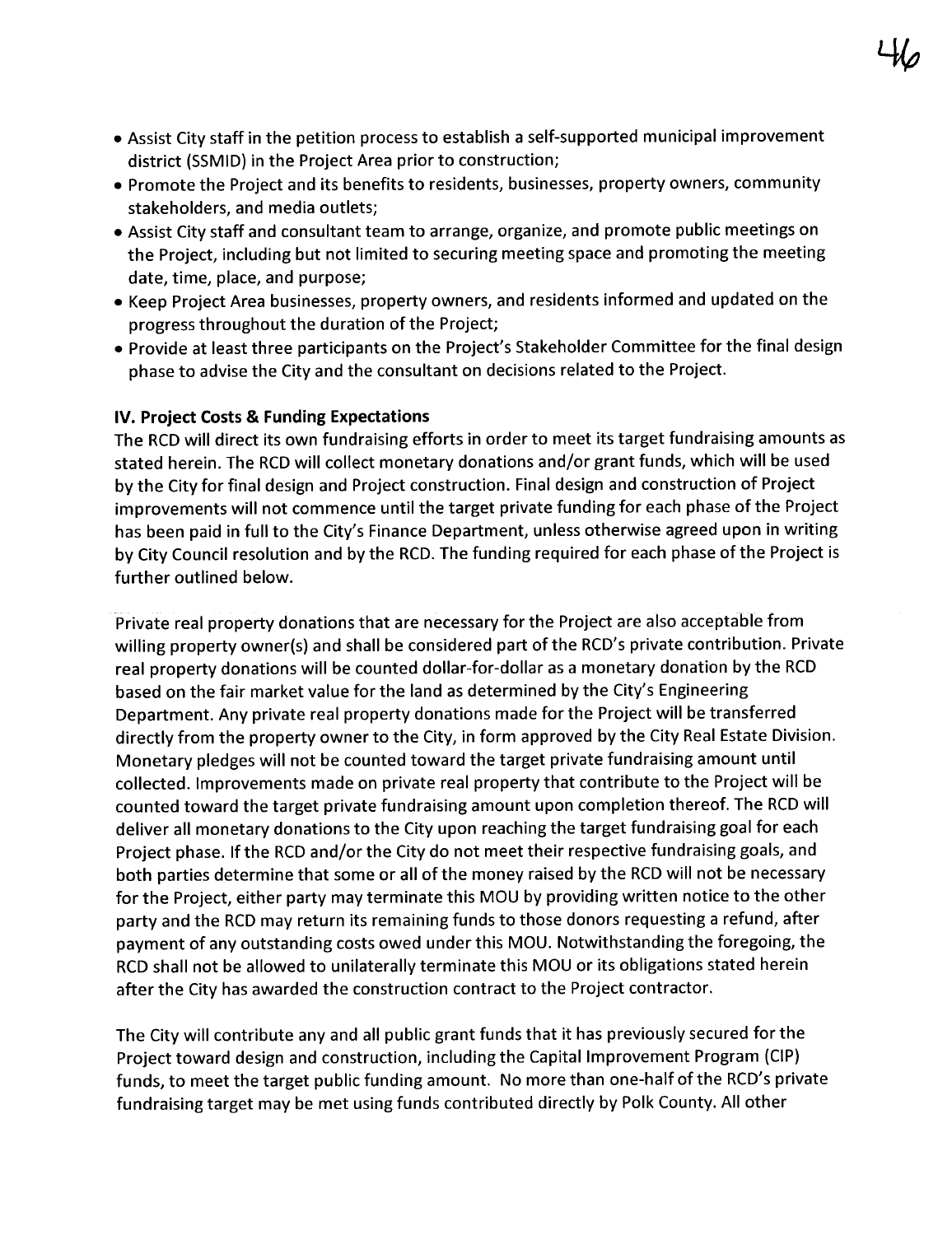sources specifically designated and restricted for the Project shall be considered private donations and deemed part of the RCD's fundraising.

The following table outlines the Project costs, grant funding, as well as the public and private funding expectations for the Project. A complete cost estimate breakout is included as Attachment A.

| <b>TOTAL</b> | Construction | Final Design Phase* | <b>Project Costs</b>                                                          |
|--------------|--------------|---------------------|-------------------------------------------------------------------------------|
| \$1,388,000  | Phase**      | \$181,000           | <b>Base project</b><br>➤                                                      |
| \$300,000    | \$1,207,000  | \$12,000            |                                                                               |
| \$8,300      | \$288,000    | \$1,100             |                                                                               |
|              | \$7,200      |                     |                                                                               |
| \$996,300    | \$996,300    | S0                  | <b>Public Contribution (City)</b>                                             |
| \$700,000    | \$505,900    | \$194,100           | <b>Private Contribution (RCD)</b>                                             |
|              |              |                     | $\triangleright$ Mid-American Energy<br>$\triangleright$ Private improvements |

\*includes design & engineering costs

\*\*includes construction costs & 20% contingency

In the event that the construction contract award price of the lowest responsible, responsive bidder, as determined by the City, exceeds the estimates stated above, either party may terminate this MOU by providing written notice to the other party and the RCD may return any of its remaining funds to those donors requesting a refund, after payment of costs owed under this MOU, or the parties may agree by written amendment hereto to cost-sharing for the additional expense.

## v. Anticipated Project Timeline

| August 25, 2014           | Memorandum of Understanding (MOU)<br>approved and signed |
|---------------------------|----------------------------------------------------------|
| September 22, 2014        | Private funds due for final design phase                 |
| September 22, 2014        | Consultant design agreement approved                     |
| October 2014 - July 2015  | Design                                                   |
| August 2015               | <b>Public meeting</b>                                    |
| September 2015 - May 2016 | Right-of-way acquisition                                 |
| June 2016 - March 2017    | <b>Utility Relocation</b>                                |
| <b>July 2016</b>          | Submittal of maintenance plan by RCD;                    |
|                           | <b>SSMID approval by City Council</b>                    |
| August 2016               | Final plan submittal to IDOT                             |
| November 1st, 2016        | Private funds due for construction phase                 |
| November 2016             | <b>IDOT</b> letting                                      |
| December 2016             | Contract award                                           |
| April - November 2017     | Construction                                             |